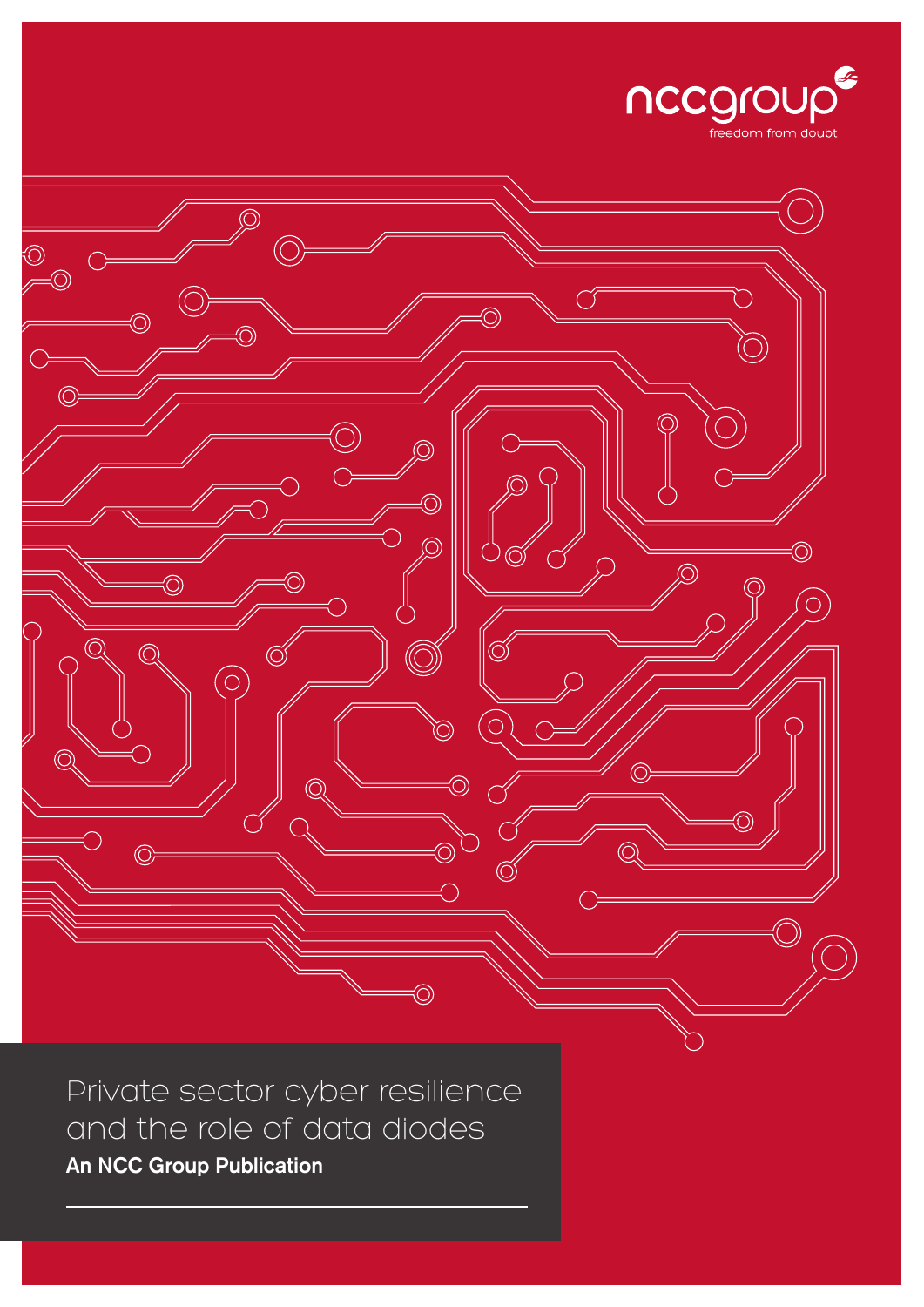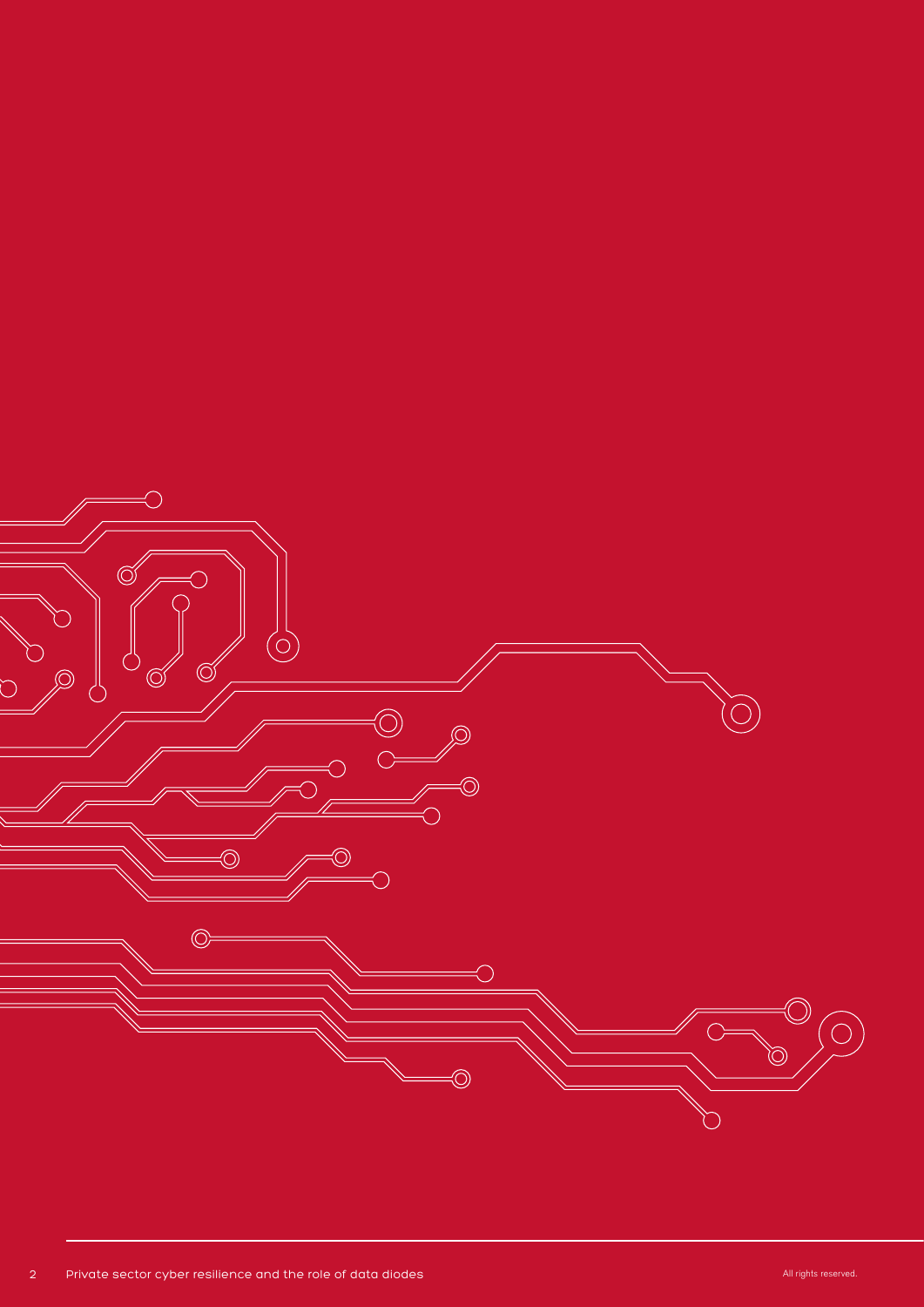| Modern Cyber Resilience Expectations                                        | $\Delta$        |
|-----------------------------------------------------------------------------|-----------------|
| Benefits of Air Gaps in Network<br><b>Security Resilience</b>               | 6               |
| Benefits of Air Gaps Overruled by Practicality                              | 6               |
| Wall-Gardened, Zoned, and N-Tier Network<br><b>Security Design Patterns</b> | 6               |
| Security Boundary Implementation Complexities                               | 7               |
| Protecting Secrets and Protecting Assets                                    | 7               |
| A Brief Introduction to Data Diodes                                         | 8               |
|                                                                             |                 |
| Using Data Diodes to Address<br>Cyber Security Resilience Challenges        | 1 <sup>O</sup>  |
| <b>Ensuring Compliance</b>                                                  | 10              |
| Securing Protective Network Monitoring Capabilities                         | 10              |
| Protecting System Integrity of Regulatory<br>Compliance Systems             | 11              |
| Providing Business Continuity via Resilient Systems                         | 11              |
| Summary and Conclusions                                                     | 12 <sup>°</sup> |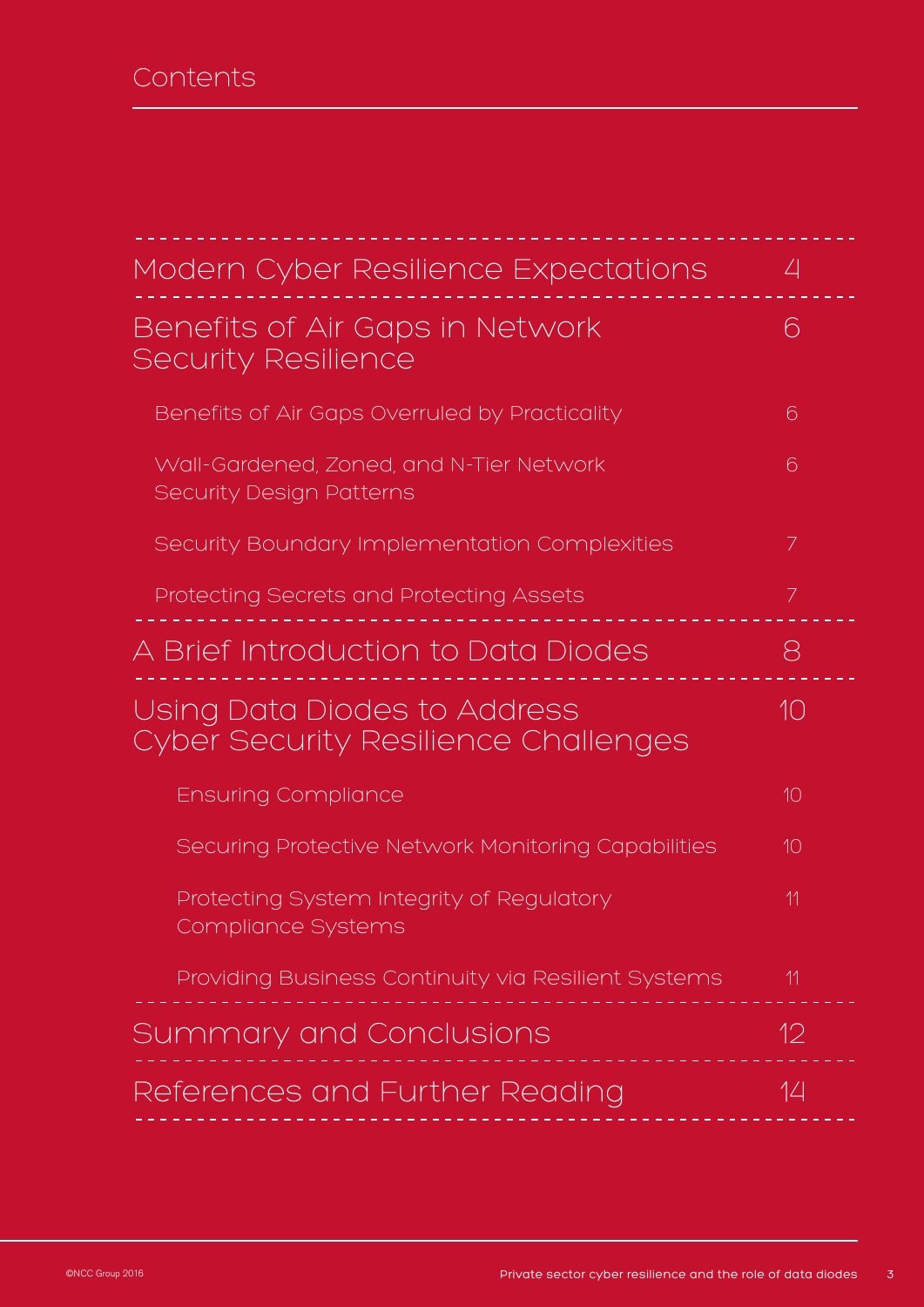# Modern Cyber Resilience Expectations

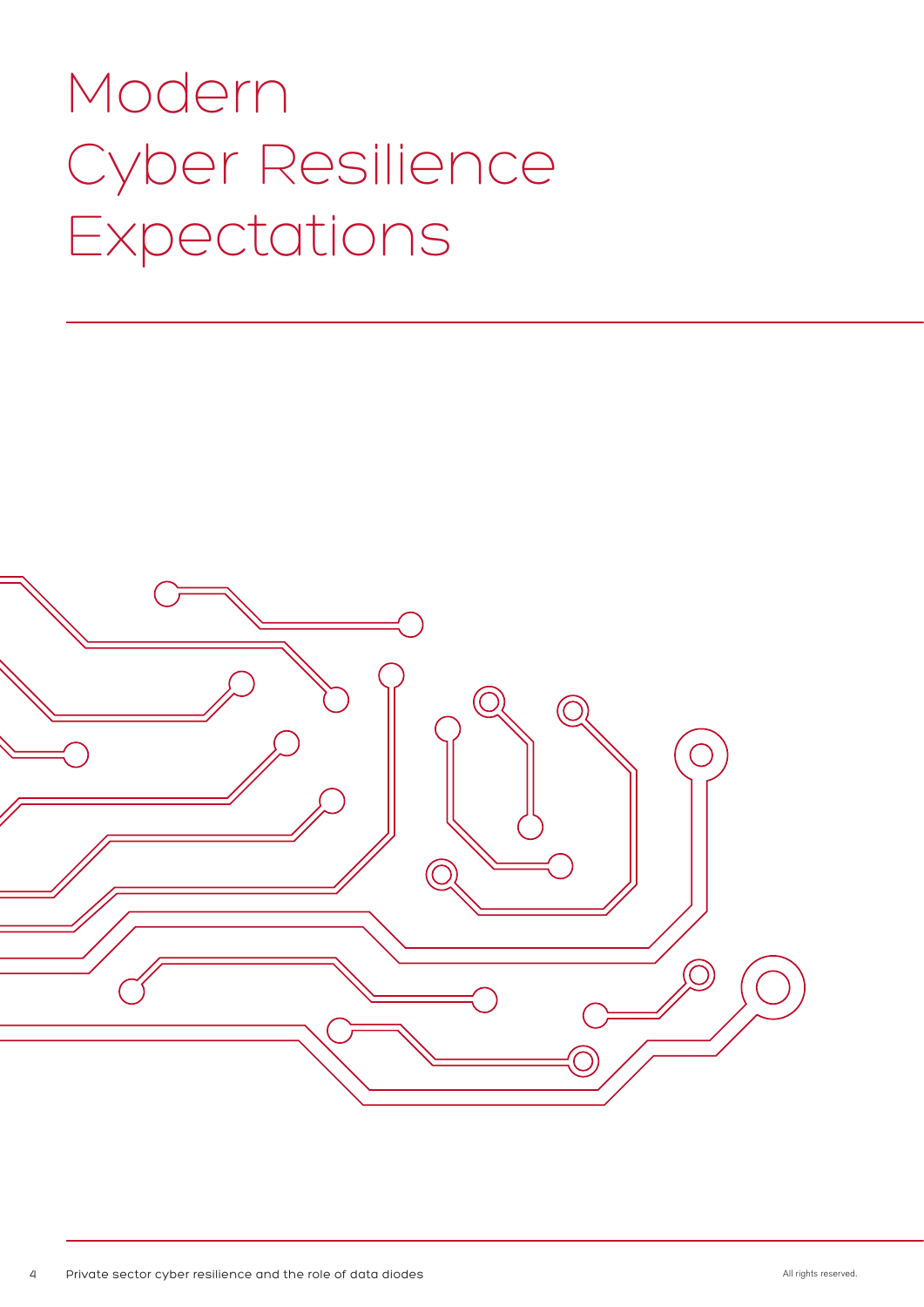Governments and businesses recognise that absolute cyber security is neither possible nor practical. In the public sector the risks are in part addressed by the adoption of various compensating controls that align with various protective marking schemes. The nations which have adopted these controls have also developed resilience strategies, in some cases for nearly a decade [1] [2] [3] [4] [5], both at a national, and increasingly a local government level [6], to help outline expectations of the public and private sector outside of these protective marking schemes.

### resilience

**noun**

The quality or fact of being able to recover quickly or easily from, or resist being affected by, a misfortune, shock, illness, etc.; robustness; adaptability.

Oxford English Dictionary

More recently we have seen regulators [7] [8] [9], predominantly in financial services, also recognise that cyber security is not a binary state of being secure or insecure, but rather that incidents will happen, that they will be both internal and external in origin, and that some will be accidental and others malicious. Given how critical these organisations and their services are to the stability and competitiveness of nations, making them resilient to cyber threats is the only realistic way to address the problem.

So what are the modern expectations of resilience? Broadly speaking, they are that an organisation will have credible blended countermeasures designed to stop attacks from occurring, and that when attacks aren't stopped, the impact on the organisation, its operations and its customers is minimised, while the organisation remains competitive (and in the case of private-sector organisations profitable).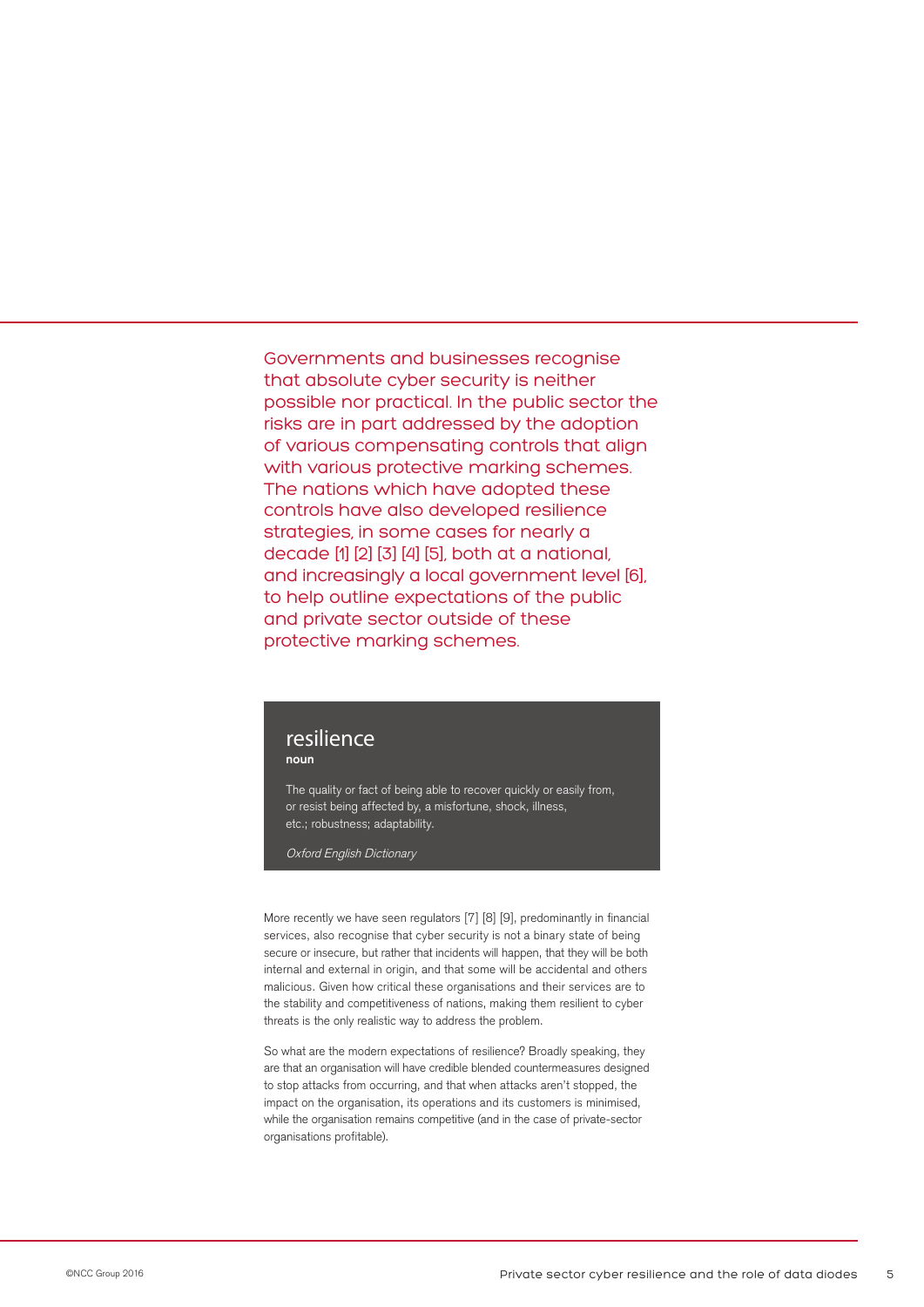## Benefits of Air Gaps in Network Security Resilience

### Benefits of Air Gaps Overruled by Practicality

It has long been received wisdom that the way to ensure that a network can't be compromised remotely is to isolate it using an air gap. However, in today's world, an isolated network is rarely practical given the need for flows between producers and consumers. While these islands might be secure, they are simply not practical given modern demands.

Even for organisations with islands, practical requirements mean data is often transferred between networks using hard to control media such as USB sticks or DVDs. Such media is not without risks, e.g. data leaking out on USB sticks or malware infiltration such as Stuxnet. The benefits of data diodes are that they facilitate network protective monitoring while also providing required segregation.

### Wall-Gardened, Zoned, and N-Tier Network Security Design Patterns

To address today's need for connectivity, agility, flexibility and cost-effectiveness, many organisations now use a hybrid of non-cloud and cloud network estates that span across geographically disperse premises or facilities. The connections between these networks are typically secured using wall-gardened, zoned, or n-tier network security design patterns, in order to balance the needs for connectivity and security.



The perimeters between these networks are often implemented using a mixture of logical and physical separation, and a variety of networking and security technologies, all of which are designed to restrict, filter, log, audit, assess or otherwise monitor traffic flowing between networks, devices, and their users of varying trust levels.

The increasing importance and demands placed on these network perimeters is such that the associated complexity of the hardware and software stacks that implement them is also increasing. This increasing complexity is at times a source of vulnerability and weaknesses, due to the challenges of implementing software in a secure fashion, free from logical and code-level security-impacting bugs.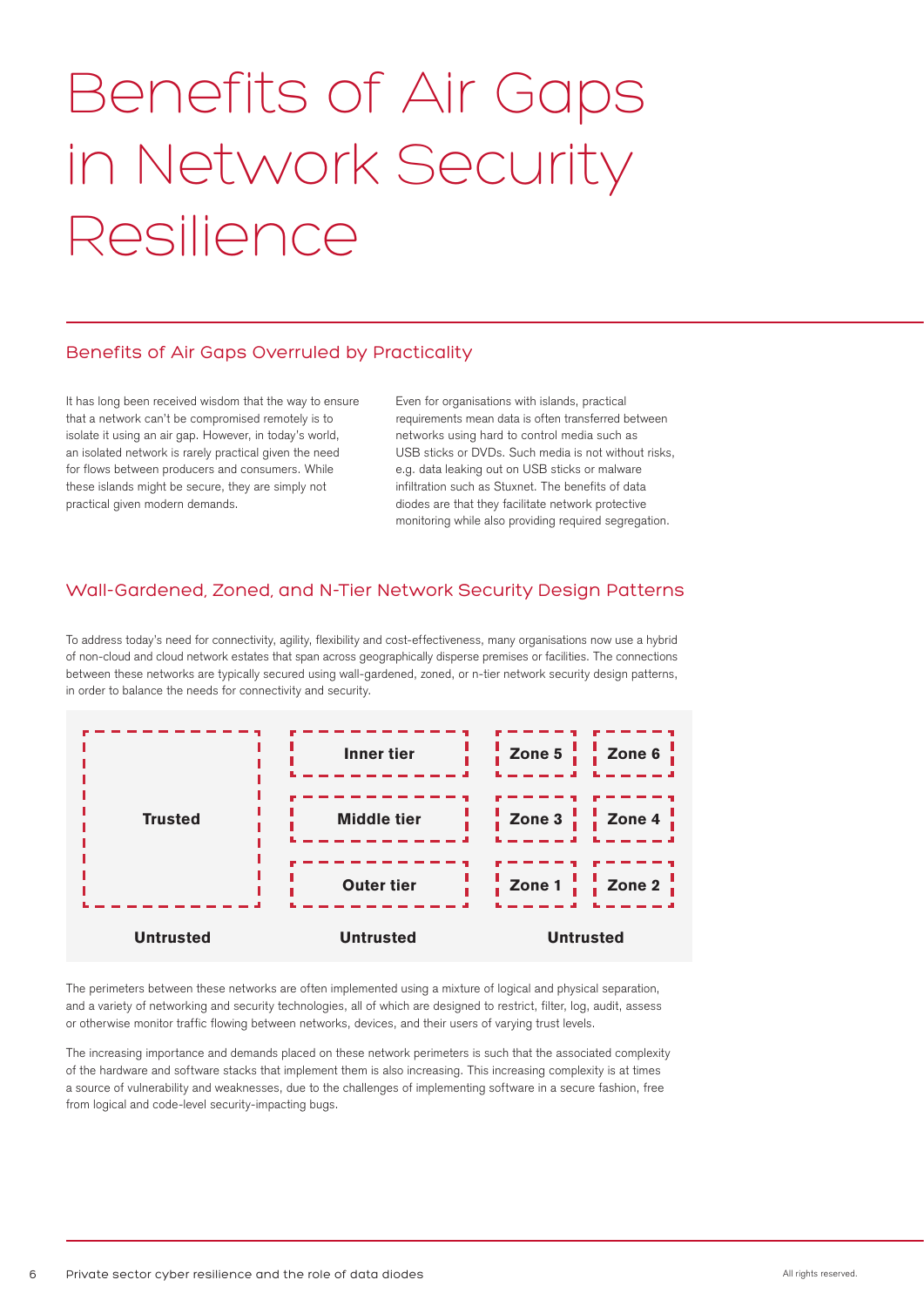#### Security Boundary Implementation Complexities

**Design** Vendor and supply chain Implementation **Contract Contract** Deployment User and supply chain**Operation** 

Various factors can undermine the effectiveness of any security boundary. The overriding factor is complexity. The complicating factors for a network boundary can be summarised as follows:

Examples of this complexity and fragility on the vendor side once again became as it has already happened evident in late 2015 and early 2016 when Juniper [10], Fortinet [11] and Cisco [12] all disclosed vulnerabilities that significantly undermined the security of their solutions due to issues arising in implementation.

The above examples, of which there are more, demonstrate the fragility of Firewalls and VPN implementations as edge security devices. Thus in situations where security between security zones needs to be assured, the lack of verified security separation may not be sufficient, resulting in the need for most robust solutions.

#### Protecting Secrets and Protecting Assets

The two main scenarios for data diodes are Protecting Secrets and Protecting Assets. While similar in their application, their goals are typically radically different:

- **Protecting Secrets:** Protecting government classified data, as well as private sector intellectual property from unauthorised access such as in pharmaceutical, financial services or other high cost R&D sectors.
- **Protecting Assets:** Protecting electronic assets from cyber attack by way of the network e.g. national power generation and distribution, other core utilities such as water, oil production or blast furnaces.

A single data diode could be used to support either or both of these risk resilience goals.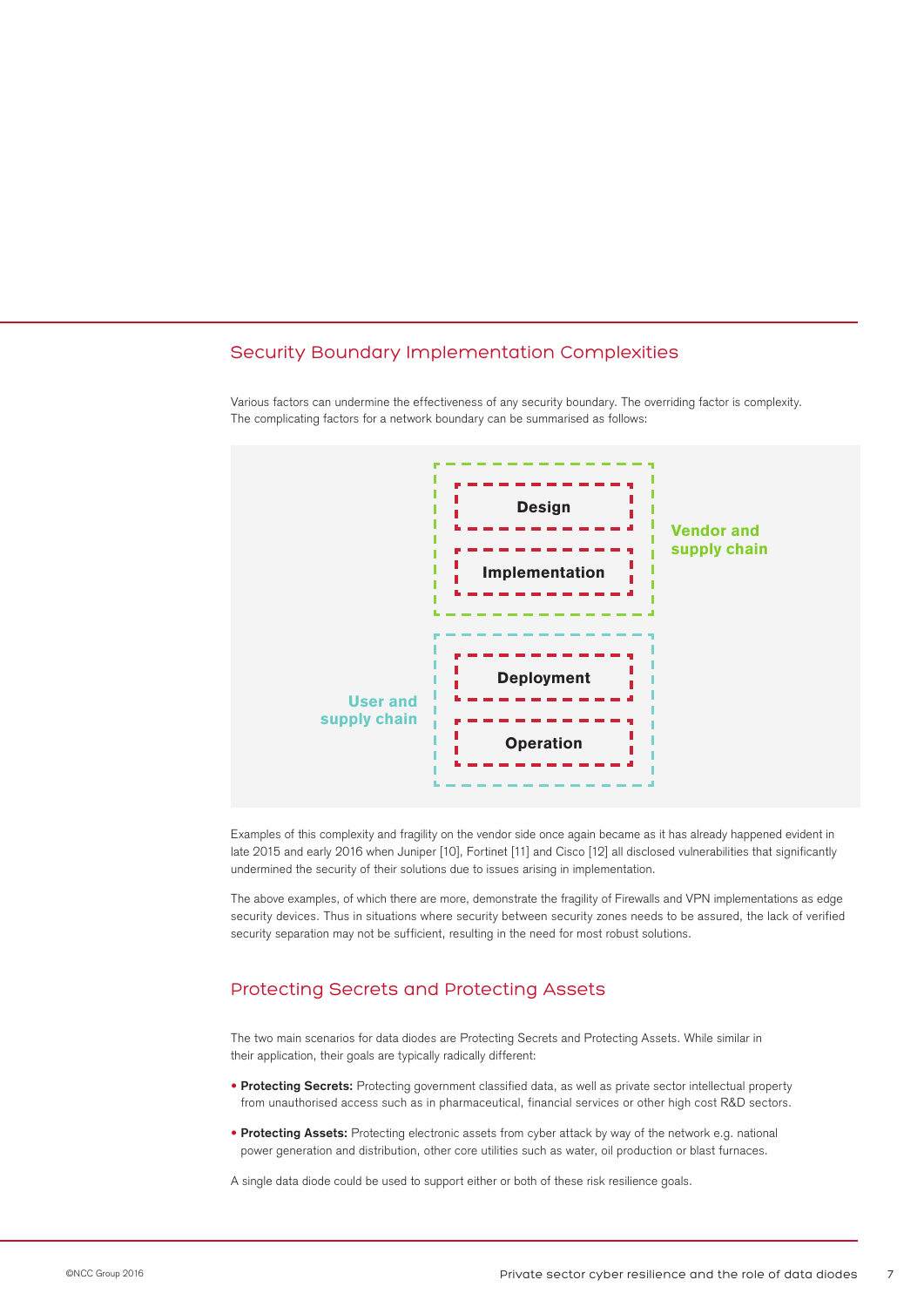### A Brief Introduction to Data Diodes

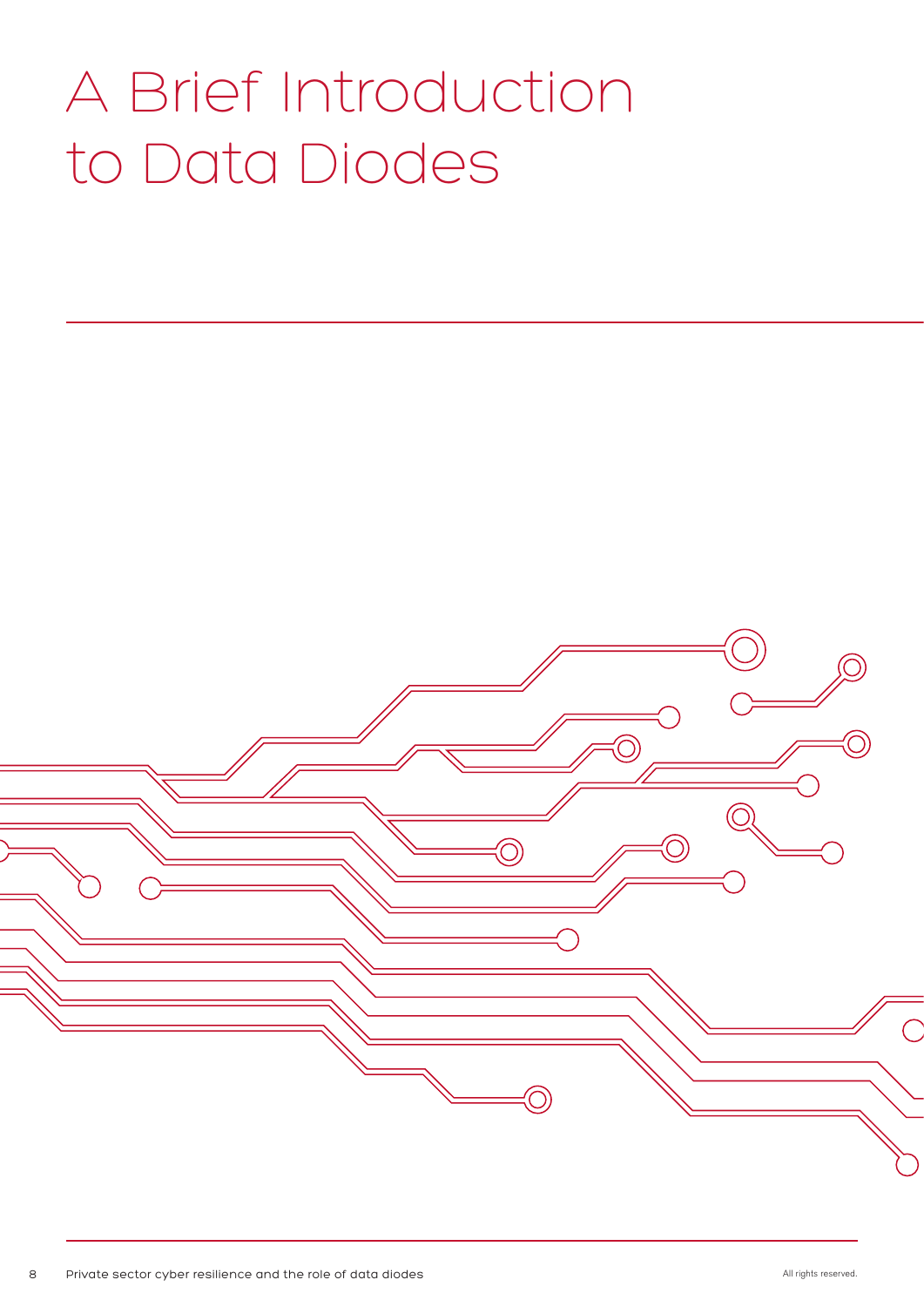**Data diodes [14] as a concept are extremely simple. Where there exists a need for data to travel from a source to destination, but there is a corresponding need to ensure that a return data path does not exist, then a data diode provides the required assurance.**

The data diode provides this assurance through removal of the physical data path between the two networks, physically separating them. This removal is achieved by having a transmission path between the source and destination without the corresponding reception path.



The sophistication in data diode solutions comes from enabling compatibility with existing network protocols, allowing organisations to gain the benefits without substantive changes to their existing systems.

It is also important to understand that not all data diodes are created equal. Various technologies may be used to implement the one-way link, including both software and hardware. The key difference is the level of assurance that is possible: where software is susceptible to vulnerabilities and misconfigurations due to its complexity, a hardware solution can be made much simpler and therefore easier to trust.

These differing levels of assurance are typically reflected in the levels of certification achieved by different products. Using common criteria EAL7 [15] is the highest means of independent level of certification possible. An EAL7 certification covers the design, implementation and supply chain security of the certified product, and represents an extremely high level of confidence in the product.

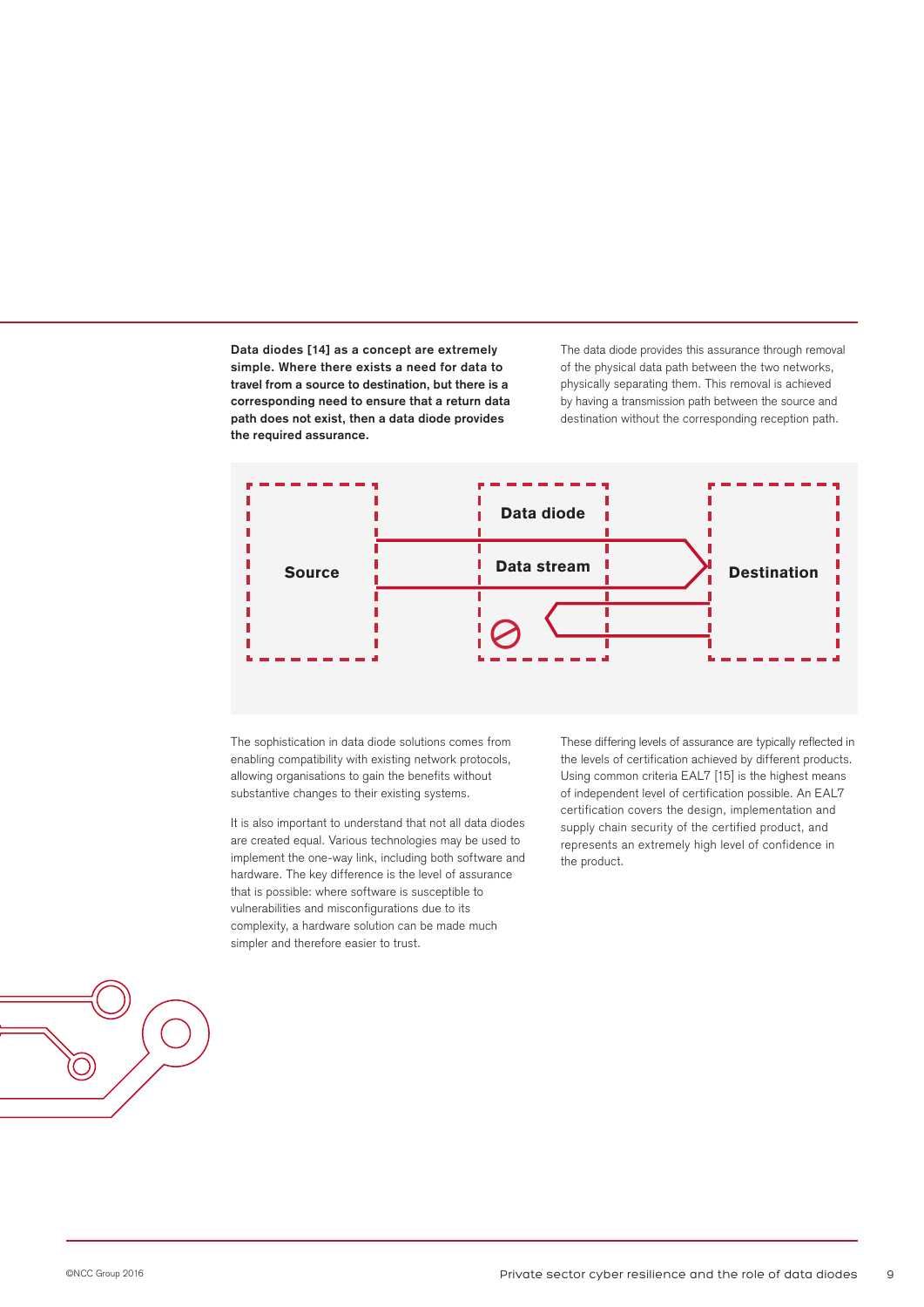# Using Data Diodes to Address Cyber Security Resilience Challenges

**The benefits of data diodes in high-assurance environments have been long understood by governments. Other organisations which are not in high-assurance environments have benefited when they have extended physical estates that need connectivity yet don't always maintain full physical control, such as CCTV. In the private sector the largest adoption of data diodes in NCC Group's experience to date has been seen in industrial control systems (ICS/SCADA) where there has been an increasing need to have telemetry sent from the operational technology (OT) domain to the Internet-connected information technology (IT) domain. In environments such as ICS it is often an imperative, due to the risk of physical damage, that a compromise of the IT domain should not be able to impact the OT domain; hence the employment of data diodes.**

**Going beyond these environments, data diodes can also help reduce risk in a variety of other commercial scenarios which we cover in the follow sections.**

### Ensuring Compliance

One of the key business drivers we currently see for data diodes within the Critical National Infrastructure (CNI) sector is compliance. In the USA it is mandatory for CNI to physically segregate certain networks, hence the adoption of data diodes over the last couple of years. NCC Group expects similar requirements will be in place in large parts of the Middle East where there is

increasing calls for segregation of OT and IT networks from January 2017 onwards. In Europe, the use of data diodes within the CNI is not prescribed but perceived as the best practice to segregate networks by organisations such as ANSSI, the French Network and Information Security Agency.

### Securing Protective Network Monitoring Capabilities

Organisations building protective monitoring often have passive or active collection points across many security domains or large physical estates. These systems can include monitoring, either physical (for example CCTV) or digital (for example network monitoring). Organisations increasingly want separation between the data collection and any centralised aggregated monitoring or security incident event management platforms, due to the complexity of the software in these sensors or variations in physical security afforded.

By employing data diodes in these situations, organisations can gain confidence that data flows from their various data collection points are truly one-way. The benefit of these guaranteed one-way data flows is that should a particular sensor node be compromised either physically or electronically, they might be able to communicate to the centralised system but would not be able to communicate back out to the point of compromise.

An additional benefit is the improved efficiency that's possible by using a single monitoring centre to monitor sources at many different security levels, i.e. both CCTV infrastructure mounted out doors and network sensors monitoring the inner core of the network. Without the use of a data diode, this consolidation would introduce potentially unacceptable risks such as an attacker using access to a camera to gain entrance into the most sensitive parts of the organisation.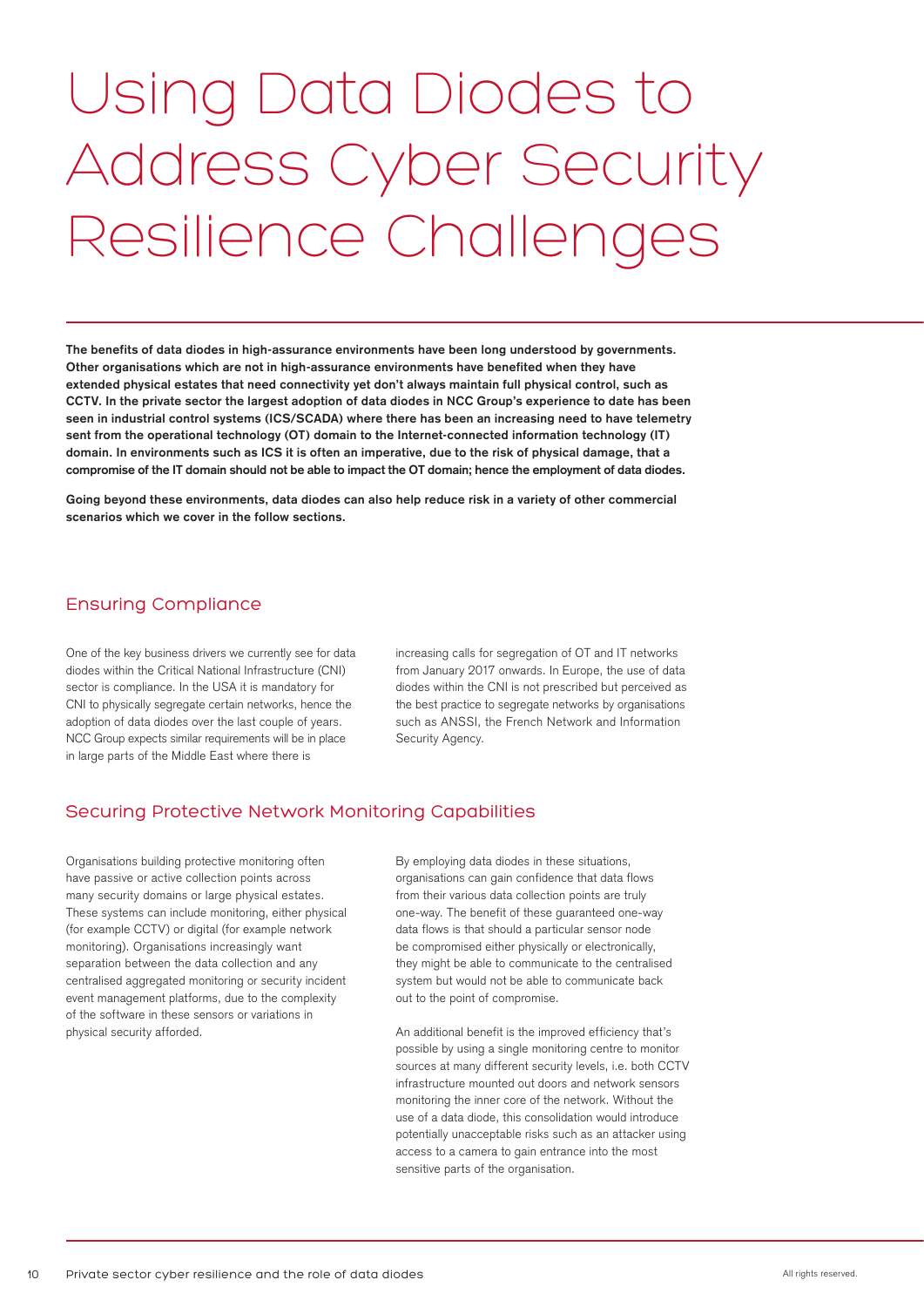### Protecting System Integrity of Regulatory Compliance Systems

Compliance regimes around the globe require the integrity of certain back-office and oversight systems. These systems, for example voice or transaction recording, are expected to be working at all times so any regulatory matters can be investigated and complied with in confidence.

As the understanding of threats and vulnerabilities improves, the degree of risk to the integrity of these systems, and their susceptibility to attack, has similarly increased.

In order to address regulatory requirements while minimising risk and total cost of ownership, data diodes can be placed between the source of the voice or transaction data and the recording systems.

In adopting such architectures, organisations and regulators can be confident that the data in the silos is not susceptible to external tampering other than from approved means of access. Along with this confidence comes a lower total cost of ownership due to the strong segregation present.

#### Providing Business Continuity via Resilient Systems

With the advent of cyber attacks, traditional means of business continuity have been challenged. Historically systems, including the entire software and hardware stack, have been duplicated between live and backup systems, and data has been replicated.

In most systems this entire duplication, coupled with connectivity, creates exposure to a motivated and capable attacker. If a vulnerability should exist in the primary system then the likelihood is that it also exists in the secondary system, along with the means of connectivity to exploit it.

One way to greatly reduce the likelihood of secondary systems succumbing is to provide a one-way data path, so while data can be replicated from the primary to the secondary the opportunity for attack is greatly reduced. During an event, organisations can evaluate the root cause before potentially exposing secondary systems to a similar attack.

Even in environments where two-way communications is required the use of data diodes adds significant value in reducing risk over traditional approaches. In these situations data diodes can be employed create independent paths, one for ingress and one for egress.

While on the face of it this design pattern may seem counter intuitive, separate ingress and egress routes have a reduced attack surface while providing defined points at which protective monitoring can be performed with strict expected behaviour and function.

It is also important to note that if this design pattern is to be used it needs to be used in combination with strong filtering and content checking solutions allowing a certain protocol or file type to go in (e.g. PDF) and only SMTP traffic to go out.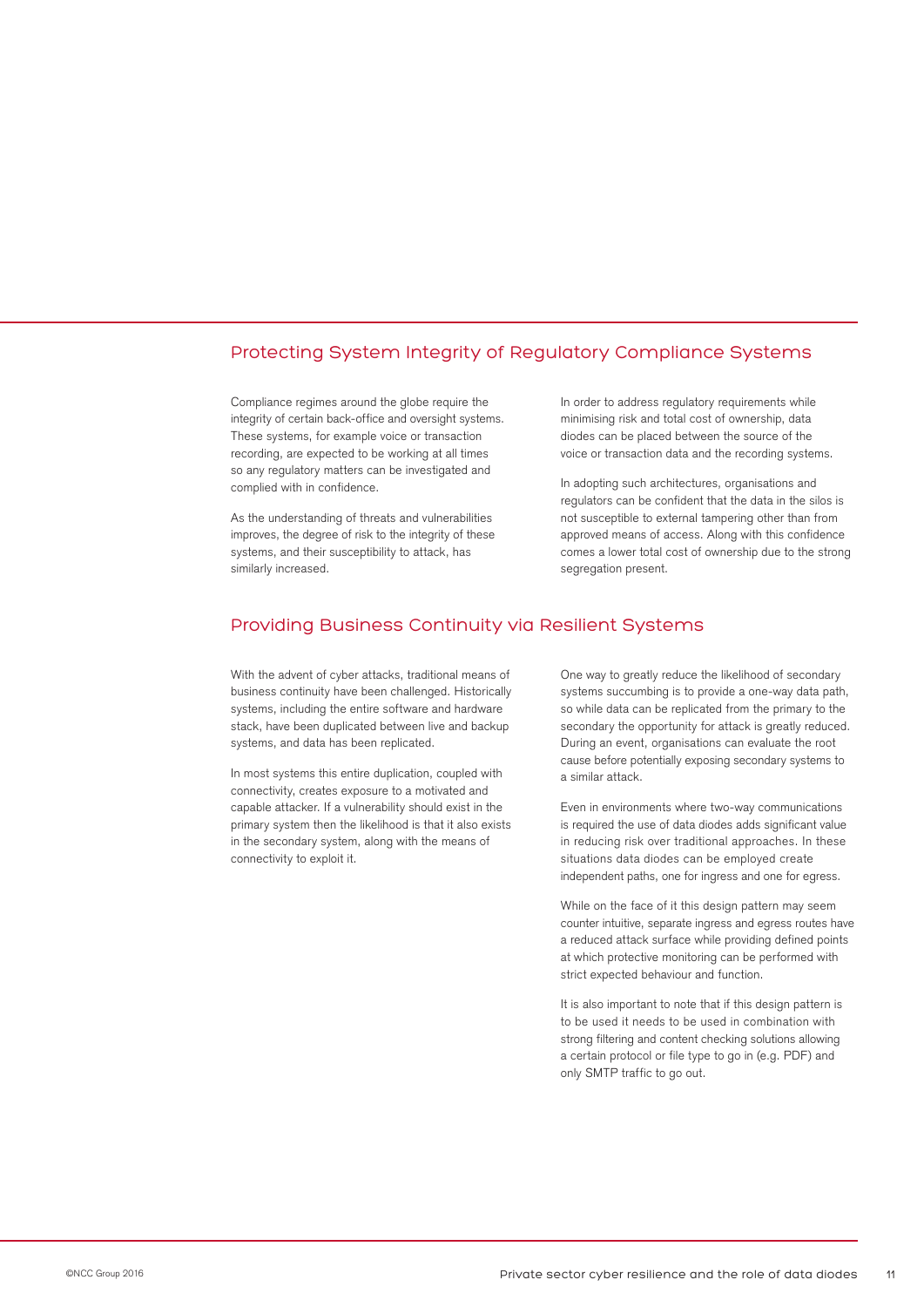## Summary and Conclusions

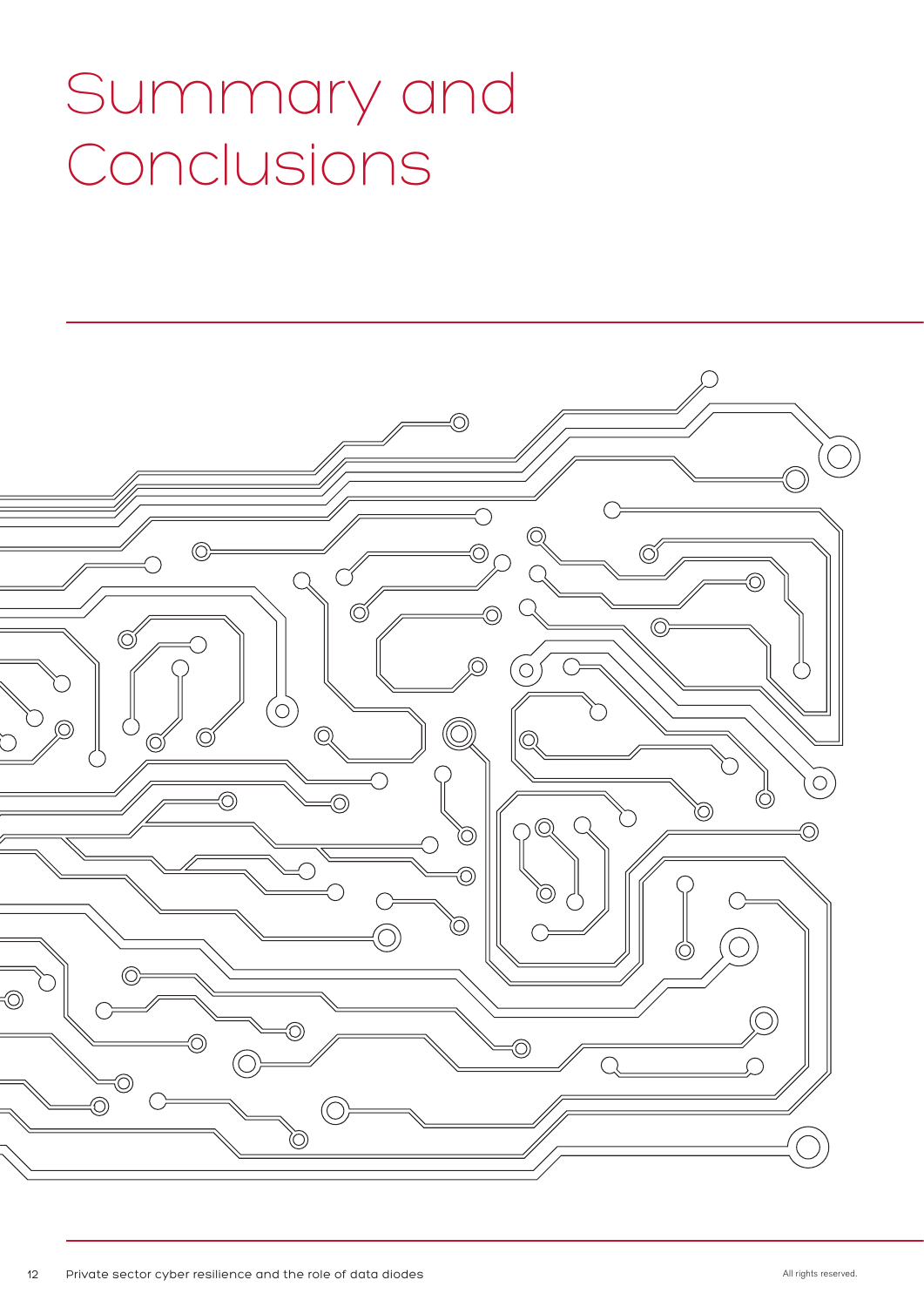Industry recognises that creating an impenetrable environment is neither cost-effective nor good business sense. Instead, the prevailing wisdom is that the goal should be to create environments which are resilient to cyber events, allowing us to quickly, effectively and confidently recover. Data diodes are one of the most powerful yet underused methods of balancing risk, vulnerability and the businesses need for connectivity. In this paper we have touched on how organisations can safely facilitate connectivity between environments that would have historically been seen as high risk.

**We have also discussed various scenarios in which data diodes can reduce total cost ownership due to the robust separation they provide, while allowing organisations to benefit from connectivity.**

**While governments have long understood the value of data diodes between high and low classifications, their adoption in the commercial sector is today reserved primarily to a limited subset of safety-critical systems. As businesses need to create highly-connected yet secure and integral environments, we can only expect the use of data diodes to grow.**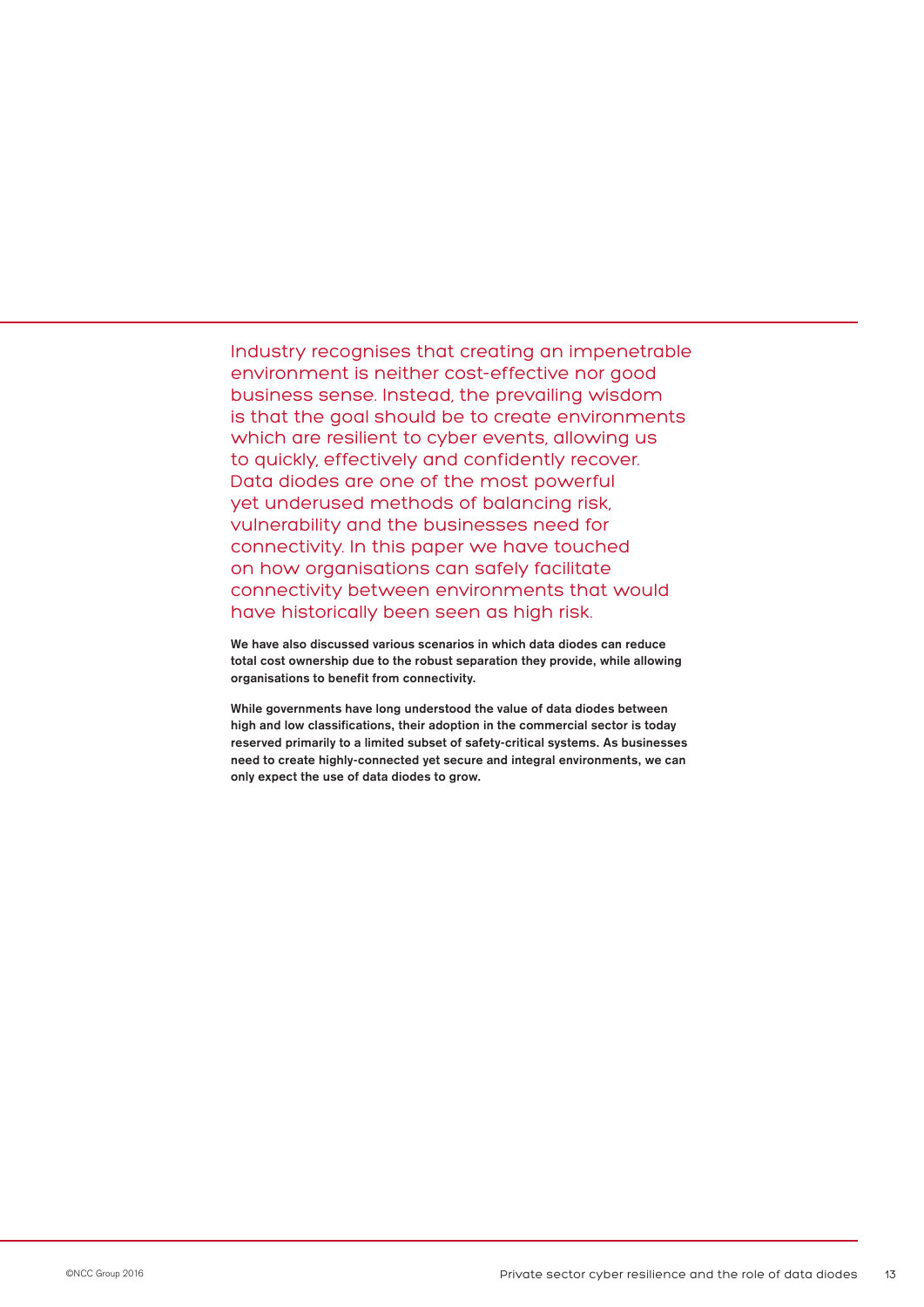# References and Further Reading

 $\odot$ 

 $\circledcirc$ 

 $\overline{Q}$ 

 $\overline{\mathbb{Q}}$ 

 $\lhd$ 

 $\bigodot$ 

 $\overline{\mathcal{Q}}$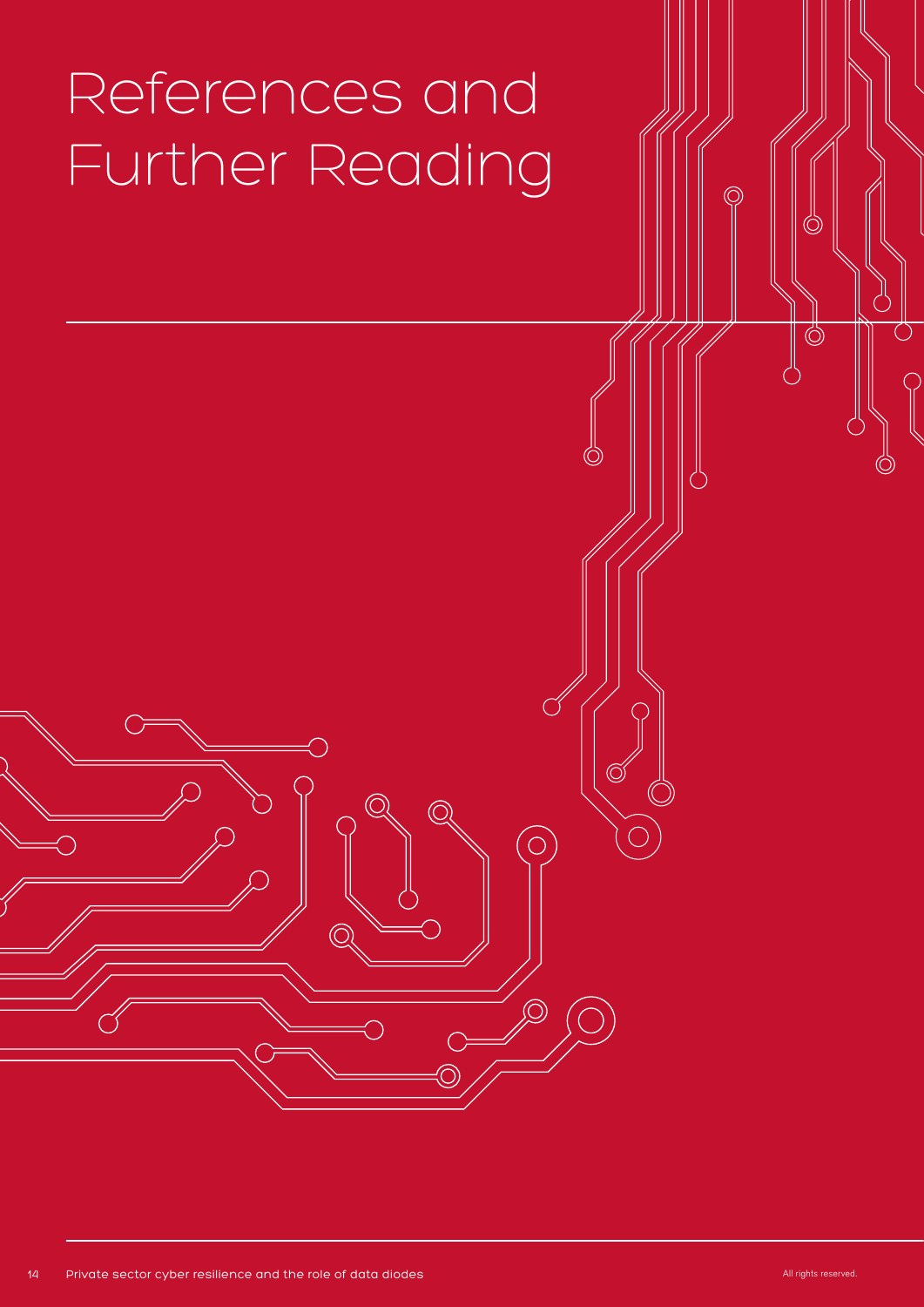- **1. Cyber Resilience Review, Department of Homeland Security, United States Government** https://en.wikipedia.org/wiki/Cyber\_Resilience\_Review
- **2. Cyber Security Strategy of the United Kingdom: safety, security and resilience in cyber space** https://www.gov.uk/government/uploads/system/uploads/attachment\_data/file/228841/7642.pdf
- **3. Safe, Secure and Prosperous: A Cyber Resilience Strategy for Scotland, Scottish Government, November 2015** http://www.gov.scot/Publications/2015/11/2023/3
- **4. National Cyber Security Masterplan 2018, Info-communications Development Authority, Singapore, 2013** https://www.ida.gov.sg/Programmes-Partnership/Store/National-Cyber-Security-Masterplan-2018
- **5. ENISA and Cyber Security Strategies**

https://www.enisa.europa.eu/activities/Resilience-and-CIIP/national-cyber-security-strategies-ncsss

**6. Understanding Local Cyber Resilience, Department for Communities and Local Government, March 2015**

 https://www.gov.uk/government/publications/understanding-local-cyber-resilience-a-guide-for-local-governmenton-cyber-threats

- **7. Financial Stability Repot 37: Cyber Risk, Bank of England, July 201**5 http://www.bankofengland.co.uk/publications/Documents/fsr/2015/fsr37sec6.pdf
- **8. Cyber Resilience Capabilities Questionnaire, Prudential Regulation Authority, August 2015** http://www.bankofengland.co.uk/pra/documents/about/insuranceletter100815.pdf
- **9. Committee on Payments and Market Infrastructures, Cyber resilience in financial market infrastructures, November 2014** http://www.bis.org/cpmi/publ/d122.pdf
- **10. 2015-12 Out of Cycle Security Bulletin: ScreenOS: Multiple Security issues with ScreenOS (CVE-2015-7755, CVE-2015-7756)** https://kb.juniper.net/InfoCenter/index?page=content&id=JSA10713&cat=SIRT\_1&actp=LIST
- **11. Multiple Products SSH Undocumented Login Vulnerability** http://www.fortiguard.com/advisory/multiple-products-ssh-undocumented-login-vulnerability
- **12. Cisco ASA Software IKEv1 and IKEv2 Buffer Overflow Vulnerability** https://tools.cisco.com/security/center/content/CiscoSecurityAdvisory/cisco-sa-20160210-asa-ike
- **13. Centre for Internet Critical Security Controls** http://www.cisecurity.org/critical-controls.cfm
- **14. NCC Group (Fox-IT) Data Diode Product Website** https://www.fox-it.com/datadiode/
- **15. NCC Group (Fox-IT) EAL7 Data Diode Certification** https://www.fox-it.com/en/files/2012/08/eal7.pdf

 $\odot$ 

(O)